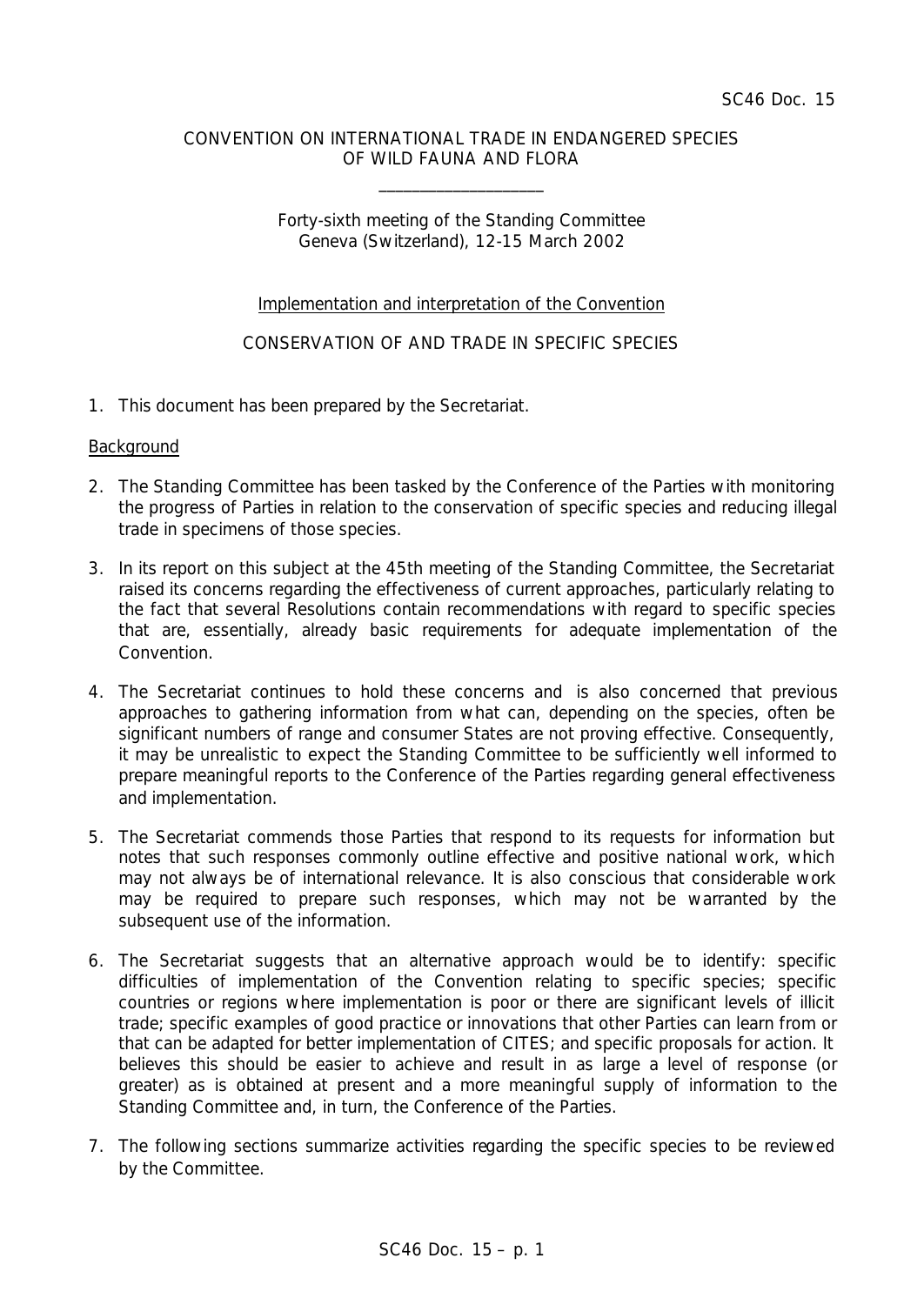## Bears

- 8. The Secretariat has received detailed reports from Poland, Romania, the Slovak Republic and the United States of America, each of which indicate that they have adequate legislation for controlling trade in bear specimens.
- 9. The Standing Committee is required by Decision 11.80 to identify additional legislative and enforcement measures that may be necessary to stop the international illegal trade in bear specimens. The Secretariat believes that no additional measures, beyond those previously identified as being required to implement the Convention adequately (for example, those listed in paragraph 10 of Document SC45 Doc. 21), have been identified.
- 10. The Secretariat is conscious, however, that illegal trade in bear parts has not been eliminated. It repeats its request for information regarding relevant incidents or seizures, so that a more targeted approach can be taken.

# **Tiger**

- 11. Funding has been obtained to enable a two-week specialized enforcement training course to be conducted under the auspices of the CITES Tiger Enforcement Task Force from 13 to 24 May 2002. This will be held at the National Police Academy of India, using staff of the Academy and external lecturers. Each tiger range State has been invited to nominate two students to attend the course. All tiger range States that are CITES Parties have indicated their willingness to participate and the Secretariat is encouraging non-Party range States also to become involved. The Secretariat is currently collating and assisting in the preparation of material for the course, which should also be of considerable benefit for general CITES enforcement and will not be restricted solely to tiger. The Secretariat believes the course will also provide an excellent opportunity for enforcement officials to meet and establish networks that will facilitate free exchanges of information and lead to greater cooperation among tiger range States in combating illicit trade.
- 12. After receiving information from China and the gathering of additional information by the Secretariat, the Secretariat issued on behalf of the CITES Tiger Enforcement Task Force a crime intelligence bulletin to all tiger range States, and to Interpol and the World Customs Organization, in September 2001. This contained important information regarding trade routes and trading places that had not been identified previously.
- 13. The Secretariat commends work going on in Cambodia where, with the assistance of national and international non-governmental organizations, considerable training regarding CITES implementation has taken place and new anti-poaching initiatives are underway. The Secretariat understands that many seizures of a range of illicit specimens, including live tigers and tiger parts and derivatives, have taken place. The enthusiasm witnessed by the CITES Tiger Missions Technical Team is obviously now being converted into effective actions.
- 14. Myanmar remains the only country that was visited by the CITES Tiger Missions Technical Team not to have reported on what action it has taken to implement the Team's recommendations. The Secretariat is, however, aware that the authorities in Myanmar, with the assistance of international non-governmental organizations, have been engaged in tiger population surveys and other conservation work. The Secretariat remains concerned that enforcement efforts in the country appear to still require increased effort. For example, it has intelligence that shows that Myanmar continues to be an important transit route for illicit trade in wildlife, including tiger parts and derivatives, and that specimens of AppendixI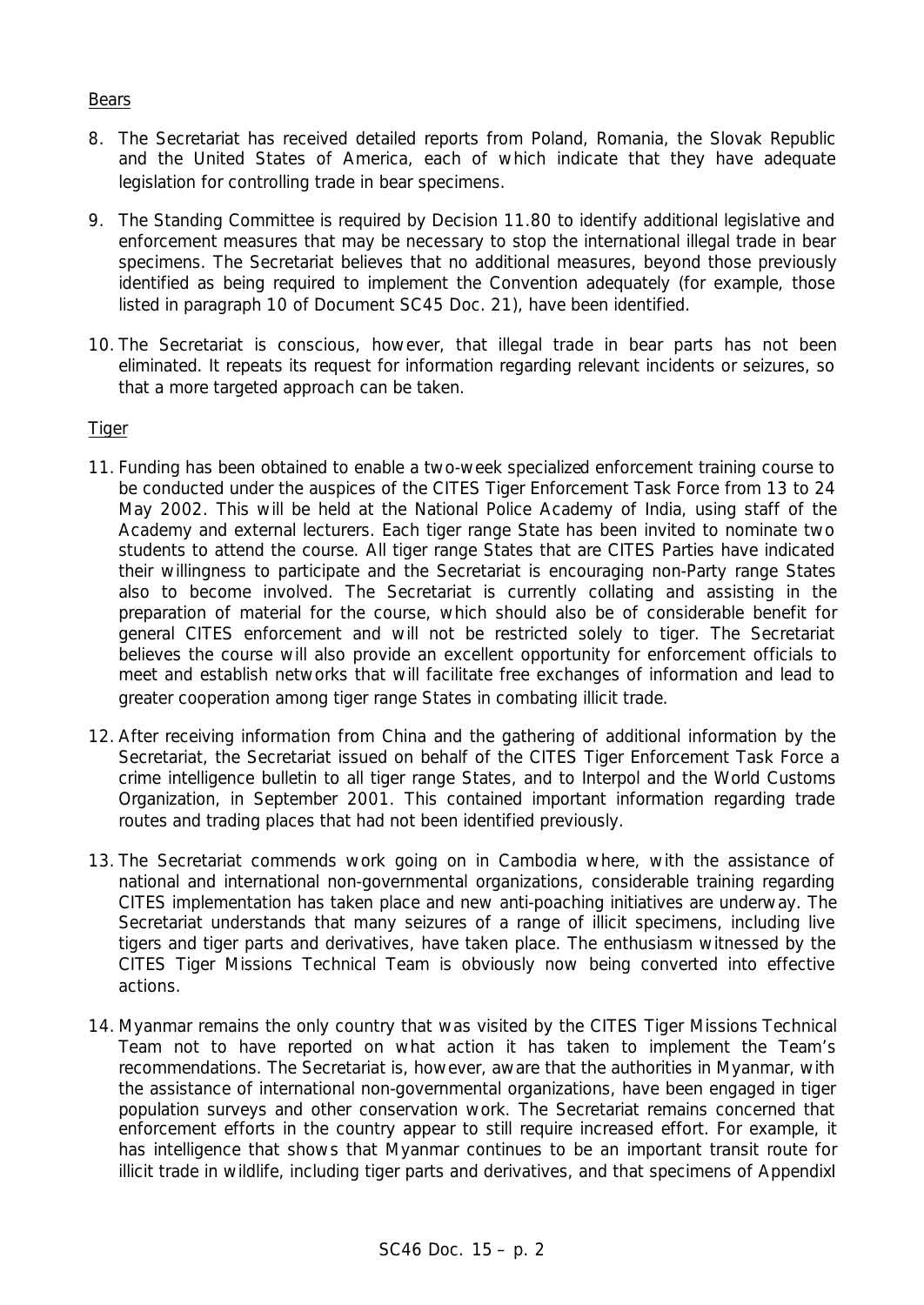species are readily available for sale in towns along Myanmar's borders, particularly with China, the Lao People's Democratic Republic and Thailand.

- 15. The Secretariat acknowledges, however, that the same intelligence indicates that some of these areas may be under the control of insurgent groups. This is an important factor in many parts of the world where illegal taking of and trading in wildlife are at their worst. The Secretariat has often heard of rebel groups, or foreign military troops (supposedly assisting the country's government), condoning such activities and even levying taxes upon them.
- 16. In November 2001 the Secretariat gave a presentation relating to illicit trade in tiger specimens and the work of the CITES Tiger Enforcement Task Force to an international symposium on the tiger, held in New Delhi, India, which was organized by the Global Tiger Forum. Although many tiger range States attended the event, the Secretariat noted that several delegations consisted only of representatives of non-governmental organizations and it was not clear whether they represented those States formally. The Secretariat took the opportunity to meet with government officials from Bhutan and the Lao People's Democratic Republic and again encouraged them to accede to the Convention. The Secretary-General subsequently wrote to both governments to encourage accession. The Secretariat requests that Regional Representatives to the Standing Committee also assist these efforts; particularly since both countries are important tiger range States and are also used as transit countries by smugglers and illicit traders.
- 17. The Secretariat noted Thailand's absence from the symposium. The Secretariat continues to receive information raising concerns regarding Thailand's domestic controls of trade in tiger specimens and the availability of medicinal products claiming to contain tiger ingredients, some of which have allegedly been manufactured in Thailand. Thailand also appears to be an important transit country for illicit trade in wildlife. Bangladesh and Thailand were not visited by the CITES Tiger Missions Technical Team but the Team leader subsequently visited Bangladesh as part of a mission to the Global Tiger Forum. The Secretariat suggests that a technical mission may be appropriate to assess Thailand's work relating to conservation of the tiger and combating of illicit trade in wildlife. There is no provision in the Secretariat's current budget to enable this to take place. The Secretariat will, however, attempt to identify funding to undertake such work.
- 18. The Secretariat has noted that no progress has been made by India toward the creation of a specialized wildlife crime unit, despite assurances in 2000 and in early 2001 that such a unit would soon be established. It believes that the scale of the threat to the tiger, and other species of conservation concern, in India is at a level where such a unit is more than justified. The involvement of organized criminal networks also requires a more coordinated response than may be possible at present. Additionally, the Secretariat is concerned that India has apparently been unable to investigate information it has supplied relating to illicit traders and believes that the establishment of a dedicated unit would help address any difficulties that may currently be experienced.

### Tibetan antelope

19. In 1999, the CITES Secretariat co-chaired, with the Management Authority of China, an International Workshop on Conservation and Control of Trade in Tibetan antelope. One of the recommendations of the workshop was that an identification kit be created to assist enforcement officials to distinguish Tibetan antelope wool from other similar products. The Metropolitan Police Service of the United Kingdom, with the assistance of nongovernmental organizations, the Management Authority of the United Kingdom and the Secretariat, has created such a kit and it is expected that these will be available for distribution to Parties by the time of the Committee meeting.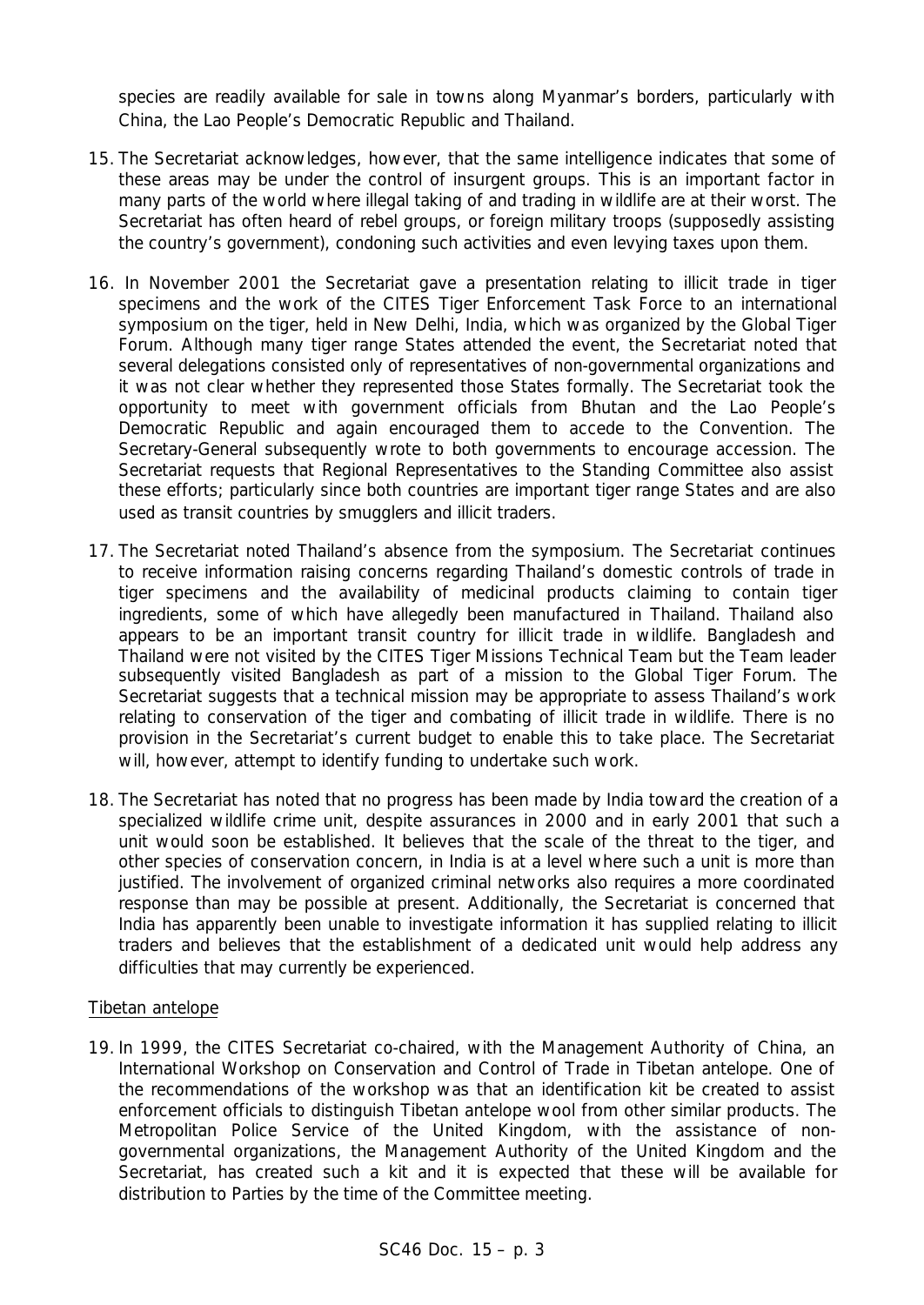20. The Secretariat has requested China and India to inform it of any assistance that may be required to update status assessments, formulate a conservation strategy, improve antipoaching and prevent trade in Tibetan antelope parts and derivatives. Once the two countries have responded, the Secretariat will attempt to provide the assistance required or seek such assistance from other interested Parties and organizations. The Secretariat remains willing to undertake a needs assessment in Tibetan antelope habitat to identify ways in which enforcement authorities can best be assisted in their work. It believes the CITES Tiger Missions Technical Team and the recent enforcement-needs study in the Russian Federation regarding the control of the trade in caviar demonstrate the effectiveness of such work. The Secretariat will continue to try to identify funding to allow the work to be conducted in 2002.

### Musk deer

21. Decision 11.83 reads as follows:

*The Standing Committee shall undertake a review of actions taken by key musk deer range, transit and consumer States – particularly China, India, Kazakhstan, Mongolia, Nepal, the Russian Federation, Germany, France, Malaysia, Singapore, the Republic of Korea and Japan – to improve enforcement (especially in key border areas), implement trade controls and conserve and protect musk deer populations, and shall report at the 12th meeting of the Conference of the Parties.*

- 22. The Animals Committee is considering trade in musk under the Review of Significant Trade and it is expected that recommendations will have been prepared by the time of the Standing Committee meeting (in accordance with Decision 11.92).
- 23. The Secretariat is required by Decision 11.149 to conduct an analysis of the use of musk in the perfume and traditional medicine industries. No budget was established to fund these activities. However, with financial support from the United States of America, the Secretariat has commissioned a small study of musk availability in Chinese markets.
- 24. The Secretariat wrote in January 2001 to the countries identified in Decision 11.83, seeking relevant information. China (including a separate report from Hong Kong SAR), Germany, Japan, Mongolia and the Russian Federation responded.
- 25. China provided very detailed information regarding musk deer populations, the use of musk deer, and legislative provisions to protect the species and control trade. China is actively engaged in the captive breeding of musk deer and the non-fatal extraction of musk. It appears, however, that the amount of musk obtained from such work remains relatively small. This is confirmed by a recent TRAFFIC East Asia report that has examined musk deer farming in China. The use of synthetic musk has apparently increased significantly. Hong Kong SAR acknowledges that it has been an important destination for musk, especially from the Russian Federation. Although some is used domestically for medicine, most is reexported.
- 26. Germany acknowledged that it had previously been an important trading country of musk. However, since 1999 the European Union has prohibited commercial imports of musk from musk deer and Germany enforces that prohibition. The Secretariat presumes that this applies in France, which was identified in Decision 11.83.
- 27. Japan's response indicated that it had no information to report.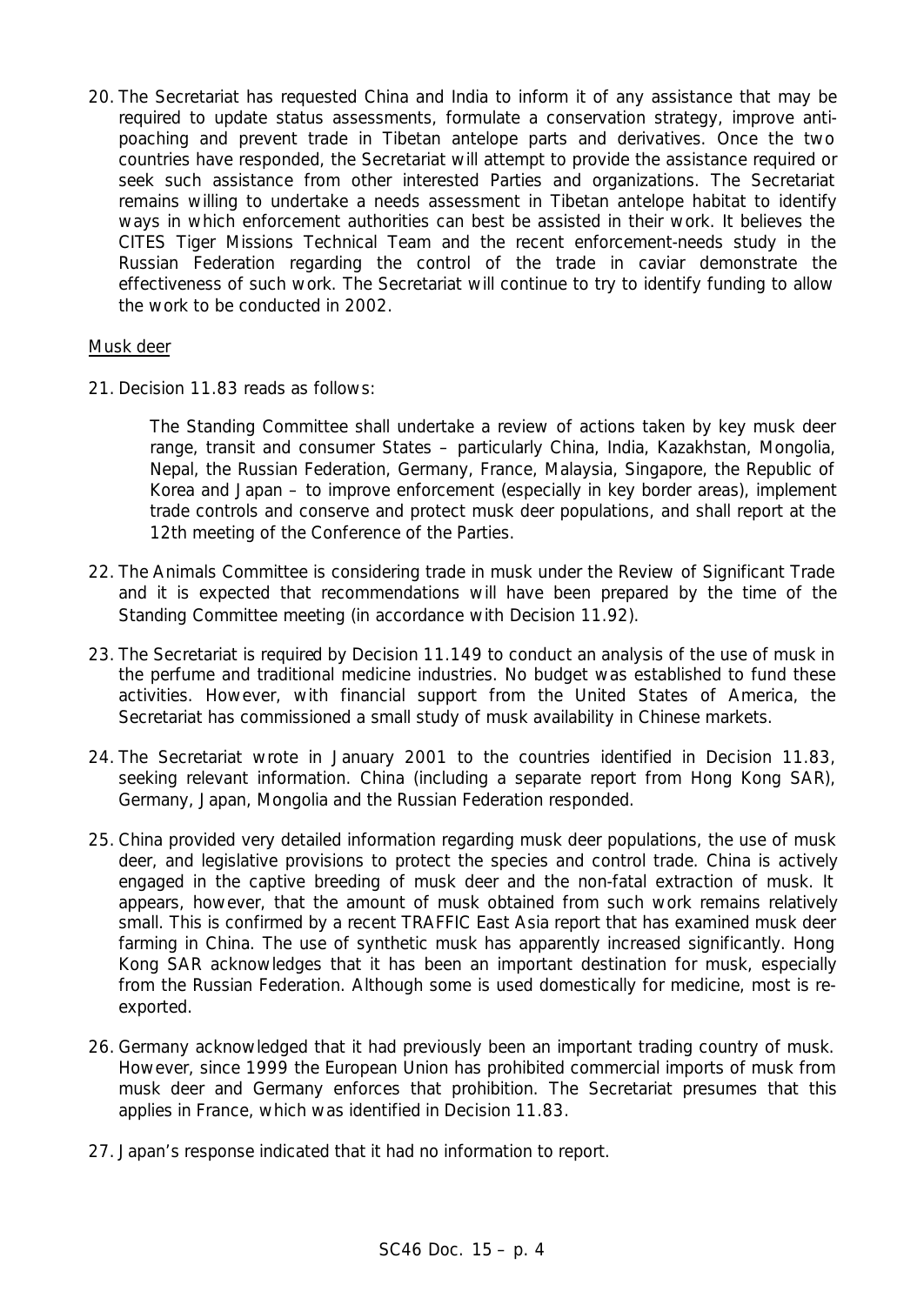- 28. Mongolia reported that hunting of musk deer has been prohibited since 1953. A small captive-breeding operation has been established. Mongolia did not identify which species is involved.
- 29. Hunting of musk deer in the Russian Federation is allowed under licence and the country has established export quotas for musk. The Russian Federation acknowledges that, due to the small size of musk pods, smuggling can be very difficult to detect but its Inspection Tiger brigades have made some seizures in the Russian Far East.
- 30. Information available to the Secretariat suggests that the poaching of musk deer remains a problem in many of the species' areas of natural habitat. This is aggravated by the fact that much of the poaching appears to target animals indiscriminately and not just the males that have musk pods. Consequently, several deer may be killed or taken before one pod is obtained. As with many other species subject to poaching, the habitat is often in areas where local human populations suffer from significant socio-economic problems and enforcement alone is unlikely to halt poaching.
- 31. The Secretariat is aware that, whilst increasing use of synthetic musk will relieve pressure on wild populations, many of the products traded as containing musk do not make clear whether the ingredient is from a wild or synthetic source. There also seem to be reasonable grounds to suspect that some products claiming to contain musk may not contain any at all; just as is the case in some medicinal products claiming to have tiger bone as an ingredient. Not only does this cause difficulty for enforcement but it also makes obtaining accurate figures for domestic and international trade very difficult. This is why it is so relevant for Parties to implement the recommendation in Resolution Conf. 11.7 (Conservation of and trade in musk deer) to pursue the development of a labelling system and share forensic methods to detect musk in products. The Secretariat is aware of al least two laboratories that have engaged in work on the latter subject.
- 32. The Secretariat believes that improving enforcement in key border areas requires to be done not just for musk deer but for several other species, especially Appendix-I animals and plants. It must be acknowledged, however, that many of the borders in question are very lengthy, sometimes ill-defined and often porous. Many such areas have a traditional tolerance of frequent crossings by indigenous people for trading purposes without strict passport and visa controls. These factors all make life easier for smugglers.
- 33. The Secretariat believes, however, that this is a field where the use of trained dogs to detect musk and musk products in cargo and passenger baggage, especially given the pungent smell of raw musk, could prove very effective, if deployed at relevant border points.
- 34. Illicit trade in musk deer is another subject where the Secretariat would welcome receiving much more information from the Parties regarding seizures and enforcement actions. Without such information, it is very hard for the Secretariat to disseminate targeting advice, formulate enforcement strategies, or advise the Standing Committee effectively.

### Recommendations

35. The Secretariat seeks the agreement of the Standing Committee that the previous approaches of distributing Notifications to the Parties seeking information regarding specific species or of writing to all range and consumer States seeking such information have not proved effective and are not an efficient use of the Secretariat's time and resources. It recommends the alternative approach, described in paragraph 6 above, where the